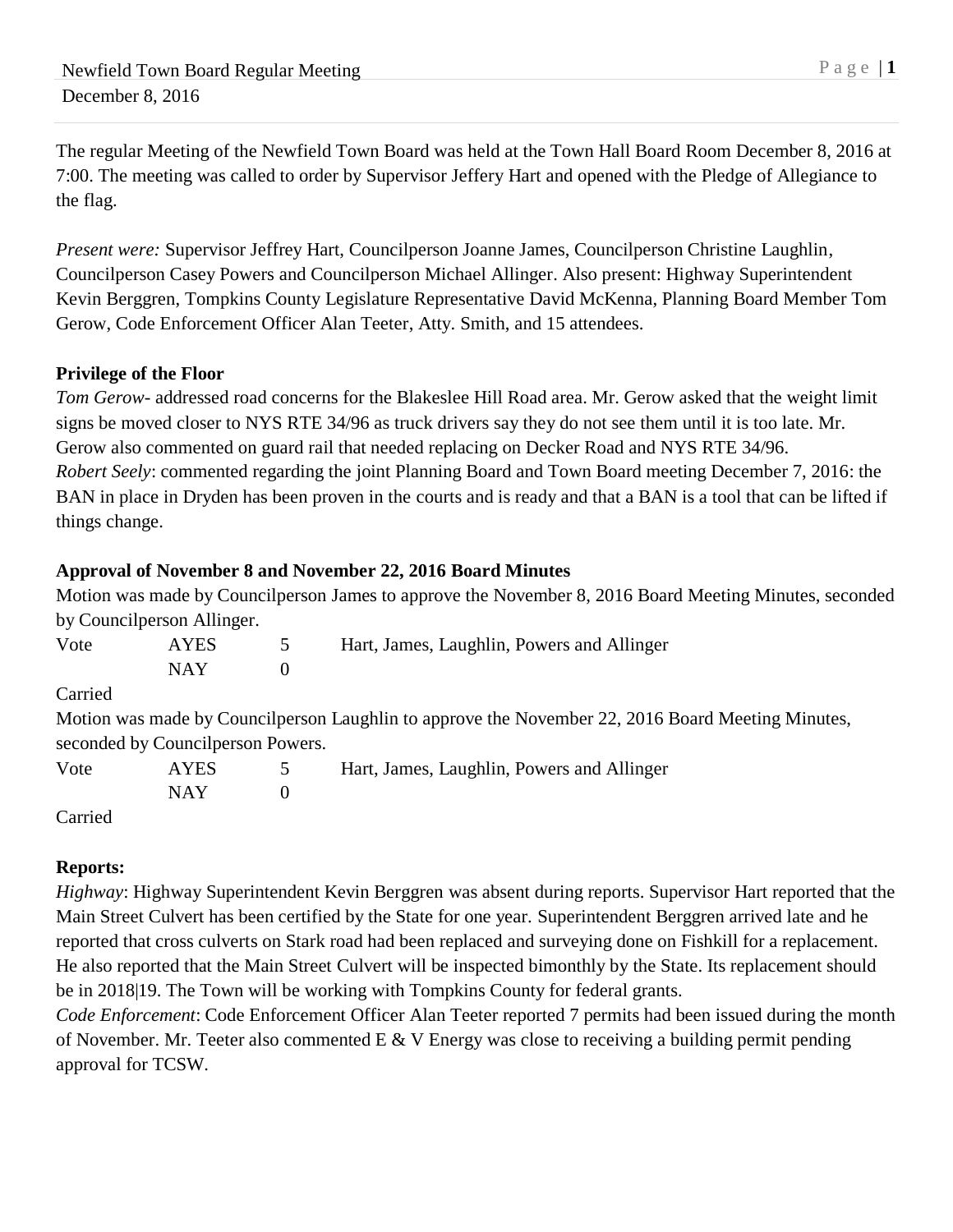*Water Sewer*: Highway Superintendent Kevin Berggren commented on his displeasure on the progress of the water tank project.

*Recreation*: Recreation Director Reid Hoskins was absent. Supervisor Hart read the Recreation report. *Ad Hoc Park Committee:* Supervisor Hart reported that there was nothing new to report at this point.

*Tompkins County Legislature Report*: Newfield Representative David McKenna reported that the legislature had passed a pay increase for the representatives for the first time in seven years, awarded bid for the Red Mill and Malloryville bridges, gave the go ahead for the law enforcement shared service plan to a Rochester firm, scheduled a public hearing for Charter view changes and authorized notes.

*Planning Board:* Tom Gerow(Planning Board Member) reported the consensus from the Land Use Strategies Survey shows those that responded support land use planning.

Environmental Management Council: Michelle Henry reported on the meetings she had attended regarding microplastics and contaminants.

*Supervisor*: Supervisor Hart reported the water tank project would resume at the end of March. Supervisor Hart explained that another Bond Anticipation Note (BAN) would be going out for bid for expenses of the project. After the project was complete and expenses totaled the Town would then bond the entire project. Supervisor Hart also commented on land use strategies and Site Plan Review with the Planning Board.

## **New Business**

Councilperson Laughlin commented she noticed that the Verizon Cell Tower was given an address*.* 

#### **Old Business**

#### *Discussion of how to proceed with the Delaware River Solar project as far as taxing*

Atty. Smith reviewed that the Town of Newfield had received notice from Delaware River Solar of a solar project during the summer of 2016, the Town in turn gave notice to DRS that it would be inquiring of its intent to require a PILOT for the project. In NYS Tax Law, a PILOT can only be extended for 15 years, DRS is requesting a PILOT for 25 years for investors. Atty. Smith stated the only way to extend a PILOT beyond the 15 years, would be to go through Tompkins County Industrial Development Authority. Heather McDaniel, the administrator of the TCIDA is working on having a uniform policy for county wide for solar projects. Rich Winter from DRS commented that a proposed project on Trumbull Corner Road was now cancelled due to flicker issues. Councilperson Laughlin noted there were errors in the agriculture maps provide by DRS in regards to the proposed solar arrays. Mr. Winter's will get this corrected. Councilperson Laughlin asked about a decommissioning plan DRS had submitted to the Town. Mr. Winter agreed that \$60,000 per project would be escrowed for decommissioning.

# *Discussion of the Site Plan Review Law*

Supervisor Hart noted the Town Board and the Planning Board had met regarding Land Use Strategies. They will meet January 11 next regarding a Site Plan Review Law.

*Discussion and Action Regarding Resolution No. 23 2016 2017 Water Rates*

Supervisor Hart commented the proposed water rate raise  $3<sup>rd</sup>$ . increase as recommended by the water rate study.